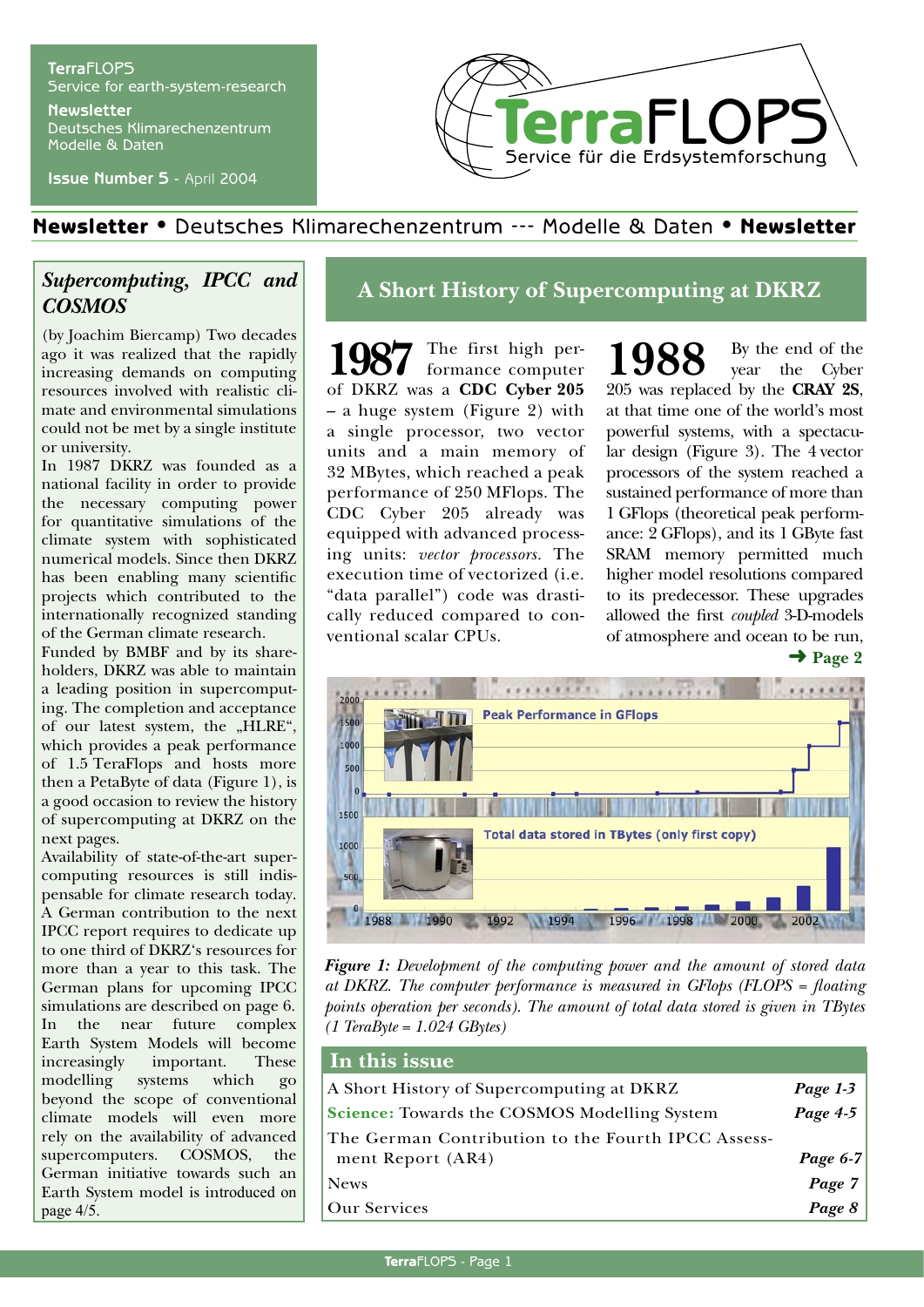## **A Short History of Supercomputing at DKRZ**



*Figure 2: The first supercomputer at the DKRZ in 1988 - the CDC Cyber 205. Note the "ontop" manuals which were used instead of online manuals at that time.*

putting Germany on a par with the world leaders in climate modelling.

1990 A first robot opernetic tape cassettes with a capacity of 1200 GBytes was installed, offering the great advantage of a 24 hour access to the mass storage system. The first transient greenhouse gas simulations with coupled atmosphere ocean models were carried out with respect to the first IPCC report (published in 1991), allocating a substantial share of the whole system. By this time the CRAY 2S was working at full capacity, and a second supercomputer, a **CRAY YMP** with 3 processors, mainly used for interactive work and model development, was added to improve the situation.

1991-92 With the tion of an additional silo the mass storage capacity was doubled. Another milestone: the hierarchical storage management system Uni-Tree was introduced, permitting a file based access to the archive – in contrast to the previous tape based access, where the users themselves had to keep track of the organisation of files on their tapes.

1993<sup>Even 5</sup> years after<br> **1993** its installation, the CRAY 2S system was still on rank 190 of the *Top500*, the list of the 500 fastest computer systems of the world (*www.top500.org/*) Nevertheless, the demand for computing time was increasing more and more and the waiting queues were rapidly getting longer. A replacement had to be found urgently!

1994 The new CRAY C916 supercomputer (Figsupercomputer (Fig-



*Figure 3: The successor of the CDC Cyber 205 - the CRAY 2S*

ure 5) replaced the CRAY 2S. It was not as nicely designed as its predecessor, but, more importantly, with its 16 vector processors it reached a peak performance of 16 GFlops, pushing DKRZ up to rank 57 of the Top500. The physical exchange of the systems was a spectacular event: The computer fragments were too spacious for the lift and had to be moved in and out of the computer rooms (located in the  $15<sup>th</sup>$  floor) with a crane (Figure 4).

At that time many high performance computer centres had installed massively parallel processor (MPP) systems with distributed memory in order to provide the required computing capacity. Could such MPP systems better satisfy the computational needs of the climate research community compared to vector supercomputers? A **CRAY T3D** with initially 32 processors, and 128 processors since 1997, was installed at DKRZ in order to evaluate this new architecture.

1995 In the first years afof the new systems, the German scientific community was able, with the help of DKRZ, to defend its role as one of the world leaders in climate research. Consistently more



*Figure 4: Means of transport on arrival and removal of the CRAY 2S*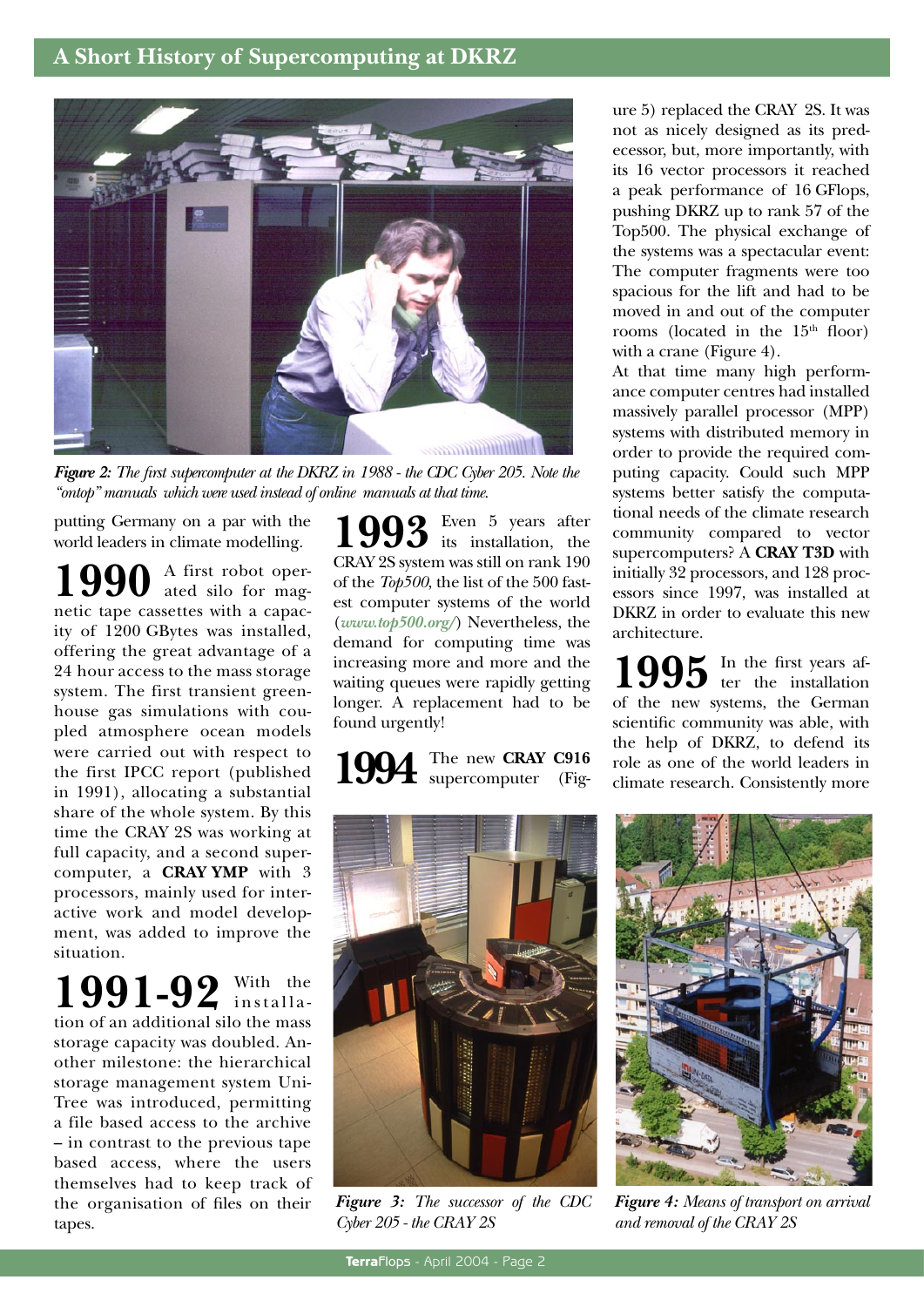## **A Short History of Supercomputing at DKRZ**

and more data were produced. The total amount of data stored at DKRZ during the five years from 1988 to 1993 added up to 1 TByte, whereas in 1995 alone more than 10 TBytes were produced.

1996 DKRZ was world leader in terms of data storage and retrieval. 200 GBytes simulation data per day were transferred to or from the mass storage system, the highest transfer volumes of all UNITREE installations world wide.

**998** The CRAY C916 supercomputer was supercomputer was not anymore listed in the Top500, but DKRZ users were constrained to settle in with it for further three years.

2001 In preparation for the HLRE (Höchstleistungsrechnersystem für die Erdsystemforschung) a NEC SX-4 with 16 processors and 32 GBytes memory was installed as an interim system, already doubling the computing capacity at DKRZ.

2002 The installation of In March, the first eight NEC SX-6 nodes with 64 processors and 512 GBytes memory in total were made available. With its 500 GFlops peak the system was able to process climate simulations up to 40 times faster than the Cray C916.



*Figure 5: The CRAY C916 at DKRZ.*

The system was ranked at position 87 of the Top500 list. Within the second phase of the HLRE installation in November, another eight SX-6 nodes were added, totalling the number of CPUs to 128 (Top500 rank 49).

2003 The system was upconfiguration (Table 1). In April the HLRE system had reached its ultimate position in the Top500: rank 33 worldwide and rank 14 in Europe. Taking into account that the *sustained* performance achievable with the majority of todays Earth System Modelling applications is much higher on architectures like that of the HLRE (e.g. parallel vector processor SMPs

with high memory bandwidth and a high speed interconnection) than on MPPs, the HLRE system would even get a much better ranking: No. 2 in Europe.

In September the amount of data stored in the mass storage system reached the one PByte (1 PetaByte  $= 1.024$  TBytes) mark.

A new shared file system between the NEC SX-6 Supercomputer and the NEC TX-7 data servers was introduced. This newly developed technology has some great advantages: it offers a very high bandwidth for transfers between both subsystems (500 MBytes/s) and it simplifies the end user access to the mass storage system.

[Michael Böttinger] [Jana Meyer]

*Table 1: List of the supercomputers at DKRZ, their operation times and configuration.* 

|                 |                                                 |                                                               | ◡                        |                                     |                               |
|-----------------|-------------------------------------------------|---------------------------------------------------------------|--------------------------|-------------------------------------|-------------------------------|
| Computer        | Manufactor /<br><b>Vendor</b>                   | <b>Operating time</b>                                         | <b>Number of</b><br>CPUs | <b>Peak Performance</b><br>[GFlops] | <b>Main memory</b><br>[GByte] |
| CDC Cyber 205   | Control Data<br>Cooperation                     | $01/1988 - 03/1989$                                           |                          | 0,2                                 | 0,032                         |
| CRAY 2S         | <b>CRAY Research</b><br>Cooperation             | $11/1988 - 05/1994$                                           | $\overline{4}$           | $\overline{2}$                      | $1$ (SRAM)                    |
| <b>CRAYYMP</b>  |                                                 | $05/1991 - 05/1995$                                           | 3                        |                                     | 0,512                         |
| CRAY C916       |                                                 | $04/1994 - 06/2001$                                           | 16                       | 16                                  | $2 + 4$ SSD                   |
| <b>CRAY T3D</b> |                                                 | $09/1994 - 09/1995$<br>$04/1997 - 06/2000$                    | 32<br>128                | 4,8<br>19,2                         | റ<br>8                        |
| NEC SX-4        | NEC High Per-<br>formance Com-<br>puting Europe | $10/2001 - 03/2002$                                           | 16                       | 32                                  | 32                            |
| NEC SX-6        |                                                 | $03/2002 - 10/2002$<br>$11/2002 - 03/2003$<br>since $04/2002$ | 64<br>128<br>192         | 512<br>1024<br>1536                 | 512<br>1024<br>1536           |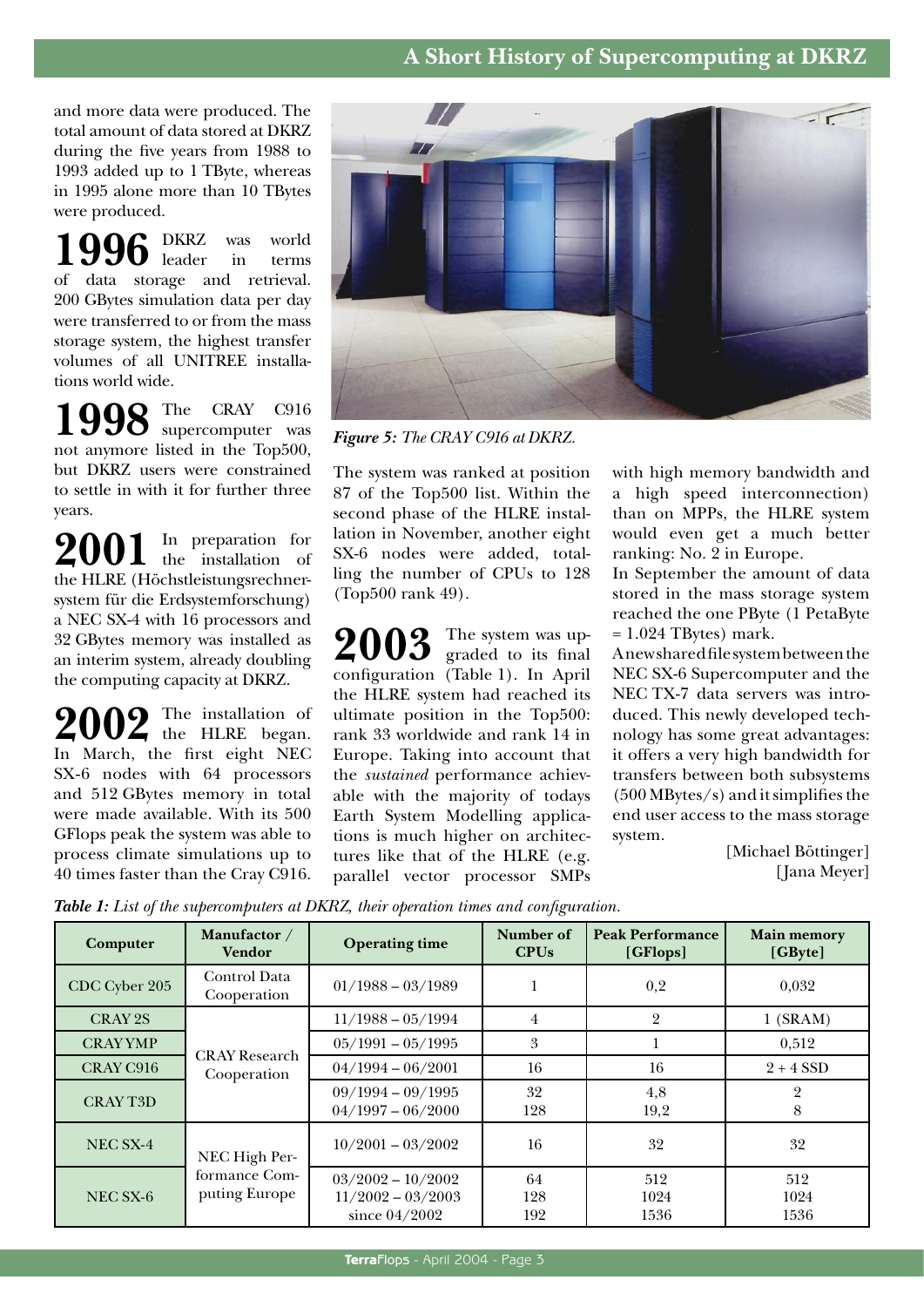## *Towards the COSMOS Modelling System*

[Guy P. Brasseur, Marco Giorgetta and Daniela Jacob, Max Planck Institute for Meteorology, Hamburg]

#### *http://www.mpimet.mpg.de/*

A major enterprise conducted at the international level, and specifically in Europe (Max Planck Society in Germany, Hadley Centre in the UK, Institut Pierre Simon Laplace in France), in the US (NSF/NCAR, NASA, DOE, NOAA) and in Japan (Frontier Program), is the development of complex Earth System Models (ESM). Such models integrate our knowledge regarding the atmosphere, the ocean, the cryosphere and the biosphere, and account for the coupling between physical and biogeochemical processes in these components of the Earth System (Figure 6). ESMs are needed to understand large climate variations of the past and to predict future climate changes. International programs, including the World Climate Research Program (WCRP) and the International Geosphere-Biosphere Program (IGBP), coordinate Earth System Modelling initiatives through

**COSMOS = Co**mmunity Earth **S**ystem **Mo**del**s** *http://cosmos.enes.org/ http://prism.enes.org/*

their WGCM and GAIM projects, respectively.

COSMOS is an initiative of the Max Planck Institutes for Meteorology, Chemistry and Biogeochemistry, and several national and international partner institutes and scientists (*http:*  $// \textit{cosmos.enes.org}$   $\rightarrow$  People) to build a community ESM based on the expertise with models of Earth system components. The project is overviewed by a Steer-



*Figure 6: Bretherton diagram of the Earth system showing the different spheres and coupling processes to be described in an Earth system model*.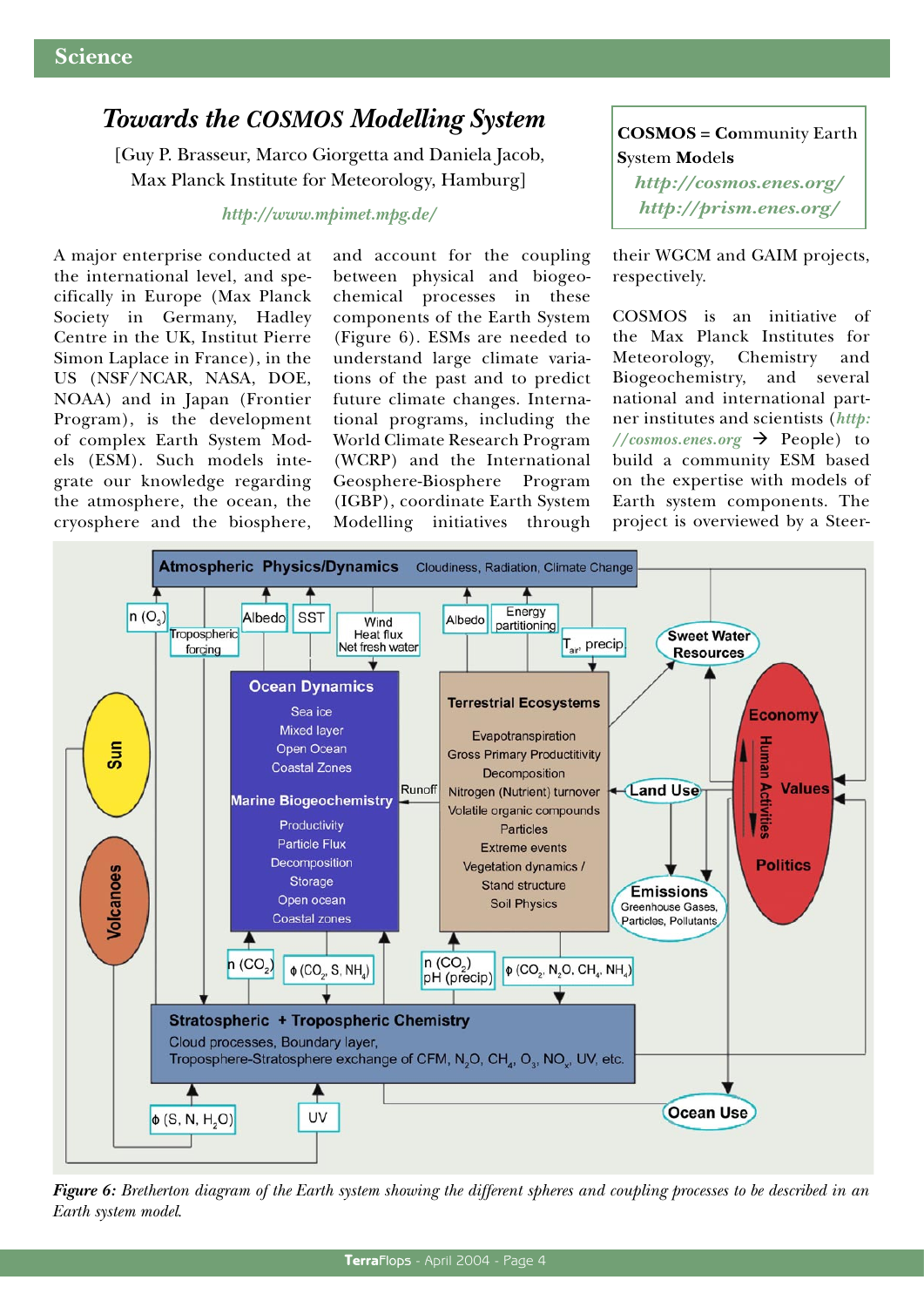

*Figure 7: COSMOS attemps to develope a complex Earth System Model (EMS) to give an answer to integrative questions as mentioned above.* 

ing Committee with members of the BMBF, DFG, DLR, DMI, DWD, EC, FMI, INGV, MPI-B/ C/M, PRISM, Repower Systems, SMHI, and WLA who will decide on the allocation of resources for COSMOS. Scientific guidance is given by a Scientific Advisory Group  $(http://cosmos.enes.org \rightarrow$ Organization).

The COSMOS project aims in the short term to create an ESM built on existing components and coupled sub sets of a full ESM, and in the longer term to obtain a flexible system with specified coupling interfaces giving freedom to exchange components. The PRISM specifications will be exploited as much as possible. During the COSMOS meeting in October 2003 the components of the first COSMOS version have been chosen. This first version will include dynamical, physical, chemical and biogeochemical processes of atmosphere, land and oceans, and will include the carbon cycle. Component models of the human activity are not yet available. Therefore anthropogenic forcing has to be imposed externally. The first version includes the following components:

- atmospheric dynamics and physics (ECHAM5)
- aerosols (HAM/M7)
- atmospheric chemistry

#### (MECCA)

- land vegetation (JSBACH)
- land atmosphere exhange (XTSURF)
- hydrology, lateral/vertical (HD/multi layer)
- ocean/ice (MPI-OM/ embedded)
- ocean biogeochemistry (HAMOCC + Dyn. Green Ocean Model)

#### • coupler (OASIS3)

It is planned that the first version of the complete system will be tested in summer 2004. Subsets of these models, which are already coupled, include for example [ECHAM5-HAM/M7]- [OASIS3]-[MPIOM-HAMOCC], [ECHAM5-MECCA-XTSURF], or [ECHAM5-JSBACH], where brackets denote executable units. Clearly, the development of an ESM is as much a scientific as a software engineering task, and will require substantial resources both in human power and in computer power.

The HLRE has been chosen as the host of the COSMOS model. This follows the good experience which has been gained during the last few years, when the COS-MOS components have been developed and tested. In addition it is very clear that the requirements on memory, performance,

#### **COSMOS Working Groups and co-Chairs** (March, 2004) Integration and Project Leadership M. Giorgetta (MPI-M, Hamburg) D. Jacob (MPI-M, Hamburg) Atmosphere: *Physics and Dynamics* E. Manzini (INGV, Bologna, Italy) E. Roeckner (MPI-M, Hamburg) Atmosphere: *Chemistry* J. Damski (FMI, Helsinki, Finland) B. Steil (MPI-Chemie, Mainz) Atmosphere: *Aerosols* J. Feichter (MPI-M, Hamburg) R. Sausen (DLR, Oberpfaffenhofen) Ocean: *Physics and Dynamics* J. Haapala (FIMR) U. Mikolajewicz (MPI-M, Hamburg) Ocean: *Biogeochemistry* C. LeQuere (MPI-BGC, Jena) E. Maier-Reimer (MPI-M, Hamburg) Land: *Vegetation and Hydrology* Regional Modelling L.Ganzeveld (MPI-M, Mainz) S. Hagemann (MPI-M, Hamburg) W. Knorr (MPI-BGC, Jena) E. Kjellström (SMHI) D. Jacob (MPI-M Hamburg) Data and Model Validation E. Schaller (U. Cottbus) U. Ulbrich (U. Köln) Data Assimiliation H. Elbern (U. Köln) M. Heimann (MPI-BGC, Jena)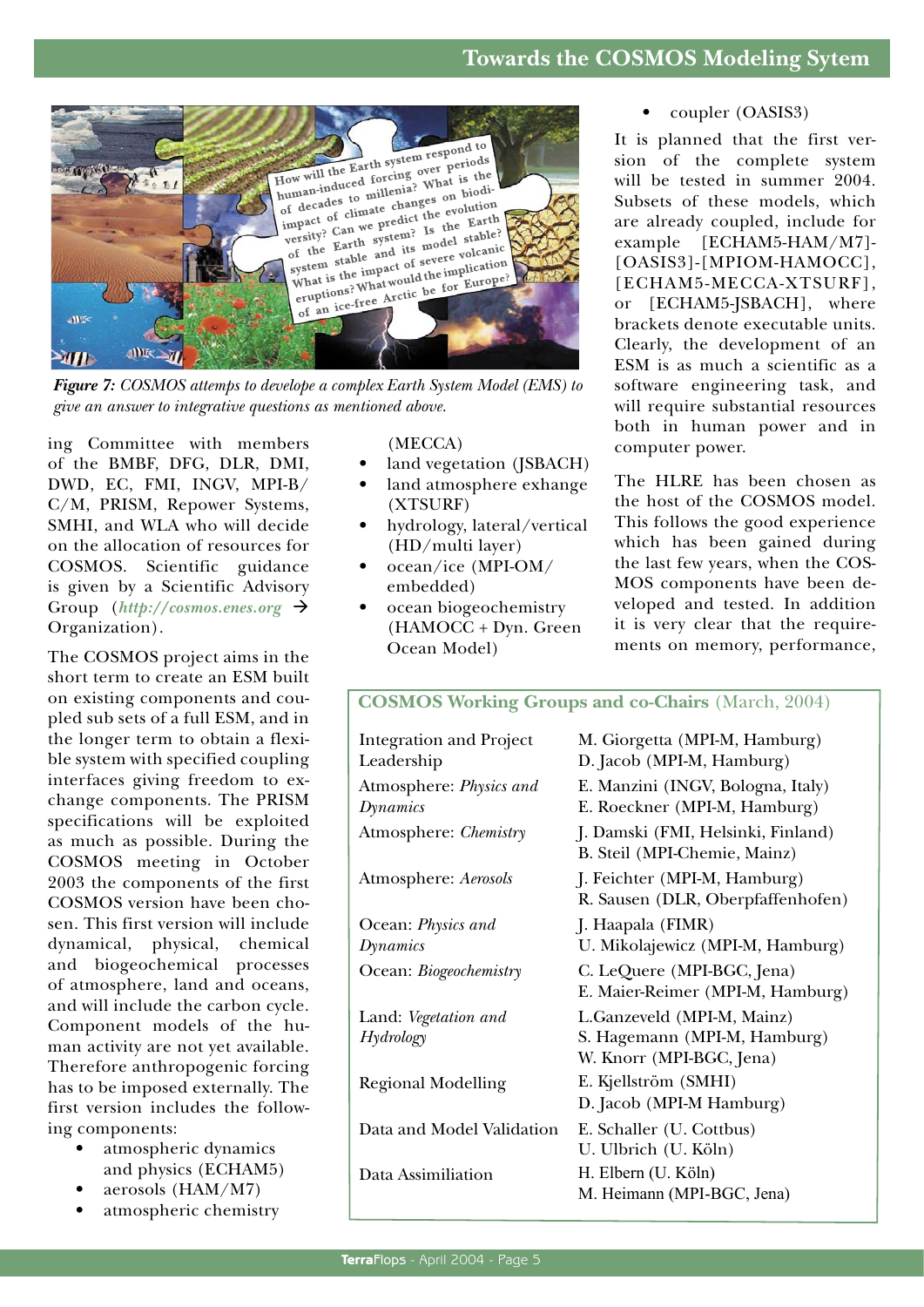## *The German Contribution to the Fourth IPCC Assessment Report (AR4)*

An important item on the agenda of WLA meeting in January 2004 was the German contribution to the Fourth Assessment Report (AR4) of the Intergovernmental Panel of Climate Change (IPCC). The discussion focused on the priority of experiments, the involvement of M&D and the resources needed for the simulations.

It was estimated that for the execution of the scenario runs asked for by IPCC, several hundred thousand CPU hours on DKRZs NEC SX-6 would be needed. It was decided that up to one third of the computing resources managed by WLA will be dedicated to this task, and a request for a comparable amount of CPU hours was made to the shareholders of DKRZ.

Two coupled models were considered as candidates to perform the experiments: ECHAM5/MPI-OM of the Max Planck Institute for Meteorology (MPI-M), and its predecessor ECHAM4/HOPE, which was proposed by the FU Berlin. Until May both models will be tested to assure that they fulfil the requirements for the IPCC experiments and comply with the predetermined time schedule.

At a workshop scheduled for May, 13th in Bonn (see announcement at the next page) the results of the preparatory experiments will be discussed and decisions on the model versions to be used for IPCC will be taken.

#### **A short introduction to AR4:**

The Intergovernmental Panel on Climate Change (IPCC) plans to release its AR4 in 2007. The existing working groups as well as the general structure of previous assessment reports will be maintained. The working programme for the AR4 "Climate Change 2007" is carried out by three working groups:

- **WG I:** The Physical Science Basis
- **WG II:** Impacts, Adaptation and Vulnerability

The **A1B** scenario describes a future world of rapid economic growth, global population that peaks in mid-century and declines thereafter, and the rapid introduction of new and more efficient technology. The emphasis of the technological change in the energy system is based on both non-fossil and fossil intensive energy sources, but not relying too heavily on one particular energy source on the assumption that similar improvement rates apply to all energy supply and end use technologies. Major underlying themes are convergence among regions, capacity building, and increased cultural and social interaction, with a substantial reduction in regional differences in per capita income. The **A2** scenario describes a very heterogeneous world. The underlying theme is self-reliance and preservation of local identities. Fertility patterns across regions converge very slowly, which results in continuously increasing population. Economic development is primarily regionally oriented and per capita economic growth and technological change more fragmented and slower than in other storylines.

The **B1** scenario describes a convergent world with the same global population that peaks in mid-century and declines thereafter, and the rapid change in economic structures towards a service and information economy, with reduction in material intensity and the introduction of clean and resource-efficient technology. The emphasis is on global solutions to economic, social, and environmental sustainability, including improved equity, but without additional climate initiatives.

• **WG III:** Mitigation of Climate Change

Further information on the WGs can be found on:

*http://www.ipcc.ch/activity... .../ar.htm#outline*

The global and regional climate simulations for AR4 consist of two types of experiments: *Reference experiments* forced with past and future greenhouse gas concentrations that form the scientific base for AR4, and *sensitivity experiments* that investigate the sensitivity of climate models to  $CO<sub>2</sub>$  forcing (like  $CO<sub>2</sub>$  doubling).

The main changes of the requirements for AR4 with respect to the previous reports can be summarized as follows: The set of scenarios that will be integrated consists of A1B, B1, and A2. For each scenario and each model, an ensemble of at least three members is strongly recommended. The minimum horizontal resolution in the atmosphere should at least be T42 or 3 by 3 degrees. It is now mandatory to include the sulfate aerosol distribution (calculated interactively if possible) in the



**Figure 8:** Projections of the atmospheric CO<sub>2</sub> *concentrations from year 2000 to year 2100 are based on the four illustrative SRES scenarios and the two IS92a scenarios (for comparison with SAR).*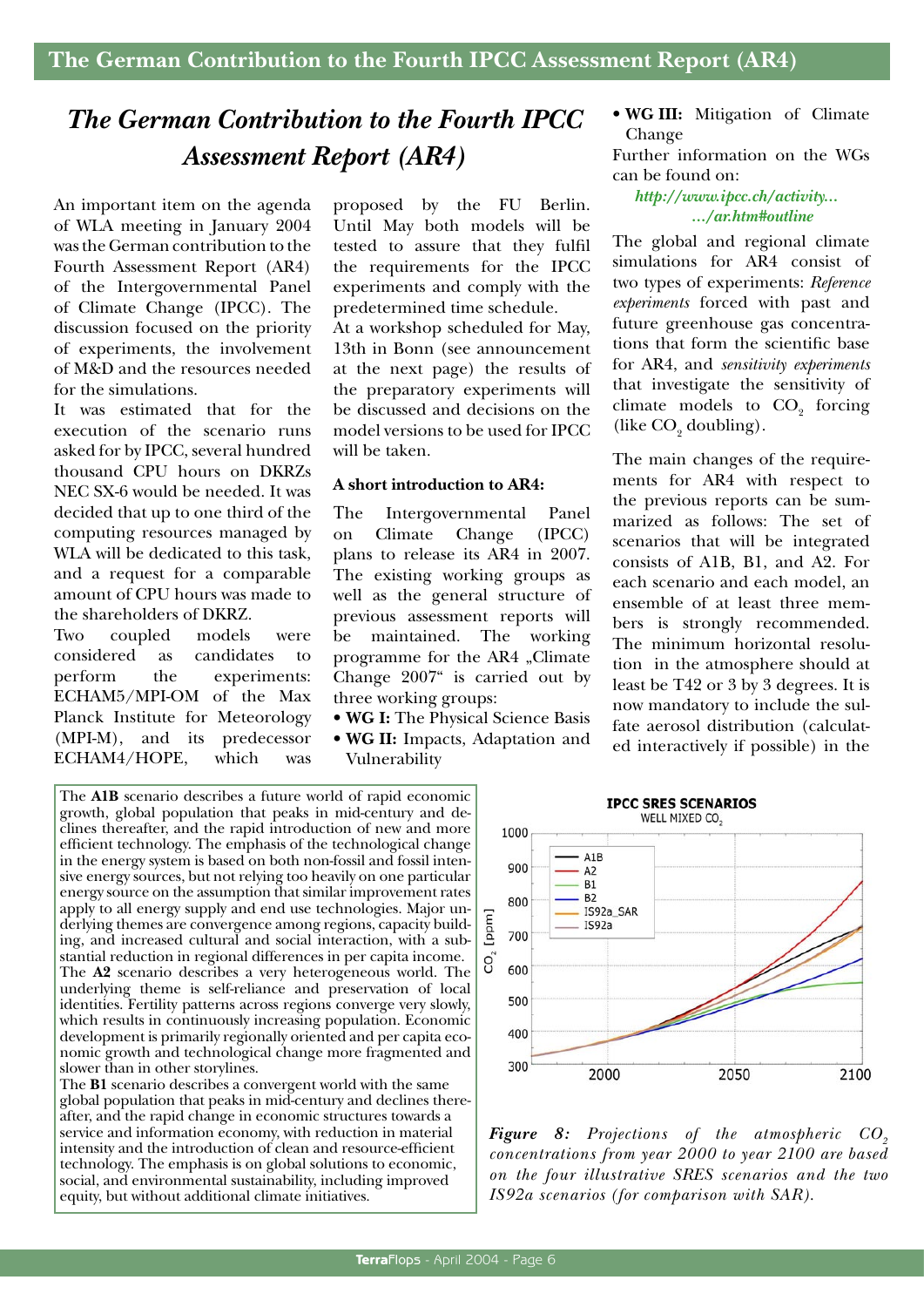atmospheric radiation code, and to provide estimates of radiative forcing for all greenhouse gases and aerosol components.

Other changes result from the improvements of the coupled models: The resolution has generally been increased, e.g. from T42L19 to T63L31 for the ECHAM5/MPI-OM model, and the individual model components have been improved so that flux correction is generally no longer required to avoid unrealistic climate drift.

In December 2003 WG I asked selected climate modelling centres to calculate multiple runs of the SRES (Special Report on Emission Scenarios) scenarios A1B, B1 and A2 from year 2000 to year 2200 (from year 2100 onwards with constant concentrations; see box below and figure 8). The deadline for the completion of these runs is March 2005.

The IPCC reference experiments include:

• Climate of the 20th century using observed greenhouse gases forcing from year 1860 to 2000

- SRES Scenarios A1B, B1, A2:  $2000 - 2100$
- SRES Scenarios A1B, B1: 2100 – 2200 with constant 2100 forcing

Additional requirements for each model are:

- 1. a control experiment (at least 300 years) with constant pre-industrial concentrations of greenhouse gases
- 2. participation in the WCRP (World Climate Research Program) Project 20C3M (20th Century Climate in Coupled Models): 1860 - 2000 experiment including observed forcing (natural and anthropogenic)
- 3. an experiment: 2000 2050 with constant (2000) concentrations

Two additional  $CO<sub>9</sub>$  sensitivity experiments of the WCRP Project CMIP (Coupled Model Intercomparison Program) have to be run. A  $1\%$  per year increase of  $CO<sub>9</sub>$  up to  $2xCO_2$  and up to  $4xCO_2$  plus 150 years with constant concentration for each experiment.

Finally, for estimating the climate sensitivity, a  $\mathrm{CO}_2^{}$  doubling experiment is requested using the atmospheric model component coupled to a mixed-layer ocean.

[Jana Meyer]

## **Workshop**

**Upcoming:** On May 13th 2004 a Workshop on the strategy of the German Contribution to the Fourth IPCC assessment report will be held in Bonn. It will be overseen by Martin Heimann.

The workshop focuses mainly on three topics: 1) SRES scenarios as reference experiments, 2) IPCC contributions to specific issues and 3) discussion and résumé.

Please register as soon as possible via email to M&D:

<*mad\_office@dkrz.de*> or <*luthardt@dkrz.de*>

For further information please refer to the article on the preceding page and to:

 $http://www.mad.zmaw.de \rightarrow$ News  $\rightarrow$  Conference and Workshops.

## **Majordomo list**

The Model and Data Group (M&D) has set up a majordomo mailing list "mad\_info" to distribute all its upcoming news such as announcements of workshops and conferences, new models, changes in accessing M&D etc.

How to subscribe: Send an email containing subscribe mad\_info in the message body to:

#### <*majordomo@dkrz.de*>.

You will then receive a message asking for confirmation of your subscription request which will contain a line like the following: auth 47e0268b subscribe mad\_ info <your\_email\_address>.

In order to finalize your subscrip-

tion you have to resend this confirmation line to:

<*majordomo@dkrz.de*>.

## **News from WLA**

At its 8th meeting on January 8 at the Zuse Institute in Berlin, the Scientific Steering Committee of DKRZ and M&D (WLA) thanked Prof. Dr. Hartmut Graßl and Prof. Dr. Jürgen Sündermann, who have both retired from the committee, for their valuable contributions. Two new members were introduced to the WLA. Thenceforward the Max Planck Society is represented by Prof. Dr. Martin Heimann from the MPI for Biogeochemistry in Jena and the University of Hamburg is represented by Prof. Dr. Detlef Stammer from

the Institute of Oceanography. Further information on the WLA and its past meetings are found on:

*http://www.mad.zmaw.de/de/ Allgeminformation/WLA/*

**DKRZ on** *deutschland.de*

Since December 2003 the DKRZwebsite has been listed on the official portal of Germany that compiles the 2000 most important, links to German tourism, economics, science, sport, culture and state and gives a short comment to each websites. The DKRZ-website is found in the categories Tourism  $\rightarrow$  Weather and Climate as well as in Science  $\rightarrow$  Research.

*http://www.deutschland.de/*